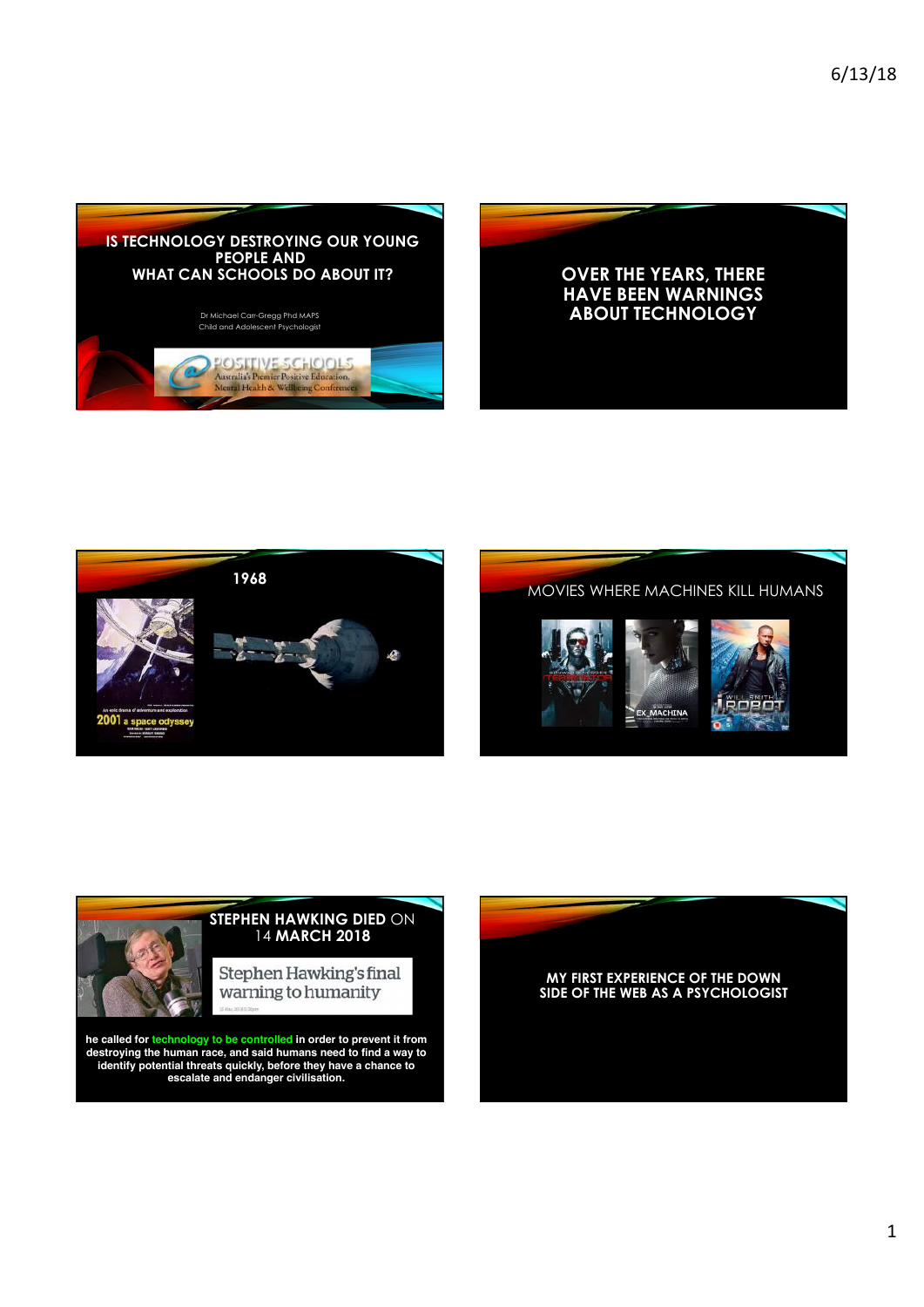### **FEBRUARY 1994**

- **Year 8 co-ordinator had rung a local cop at Doncaster Police Station in Melbourne**
- **A group of year 8 girls had fallen out** • **The leader of the group had visited a local adult sex chat room and posted an ad**
- **"if you want free sex please contact this girl… name, address and phone number supplied"**



#### LEADING SENIOR CONSTABLE SUSAN MACLEAN

- **A stream of men came knocking on her door** • **Family had to temporarily**
- **relocate to a motel**
- **The psychological impact on this girl and her family**  was devastating





The Mest **Australian** 

Schools report big rise in school cyberbullying Bethany Hiatt | The West  $\wedge$ 

- 265 complaints of cyberbullying from children and teenagers so far this financial year.
- It is a **28 per cent increase** on the 206 complaints received in the same period last year.



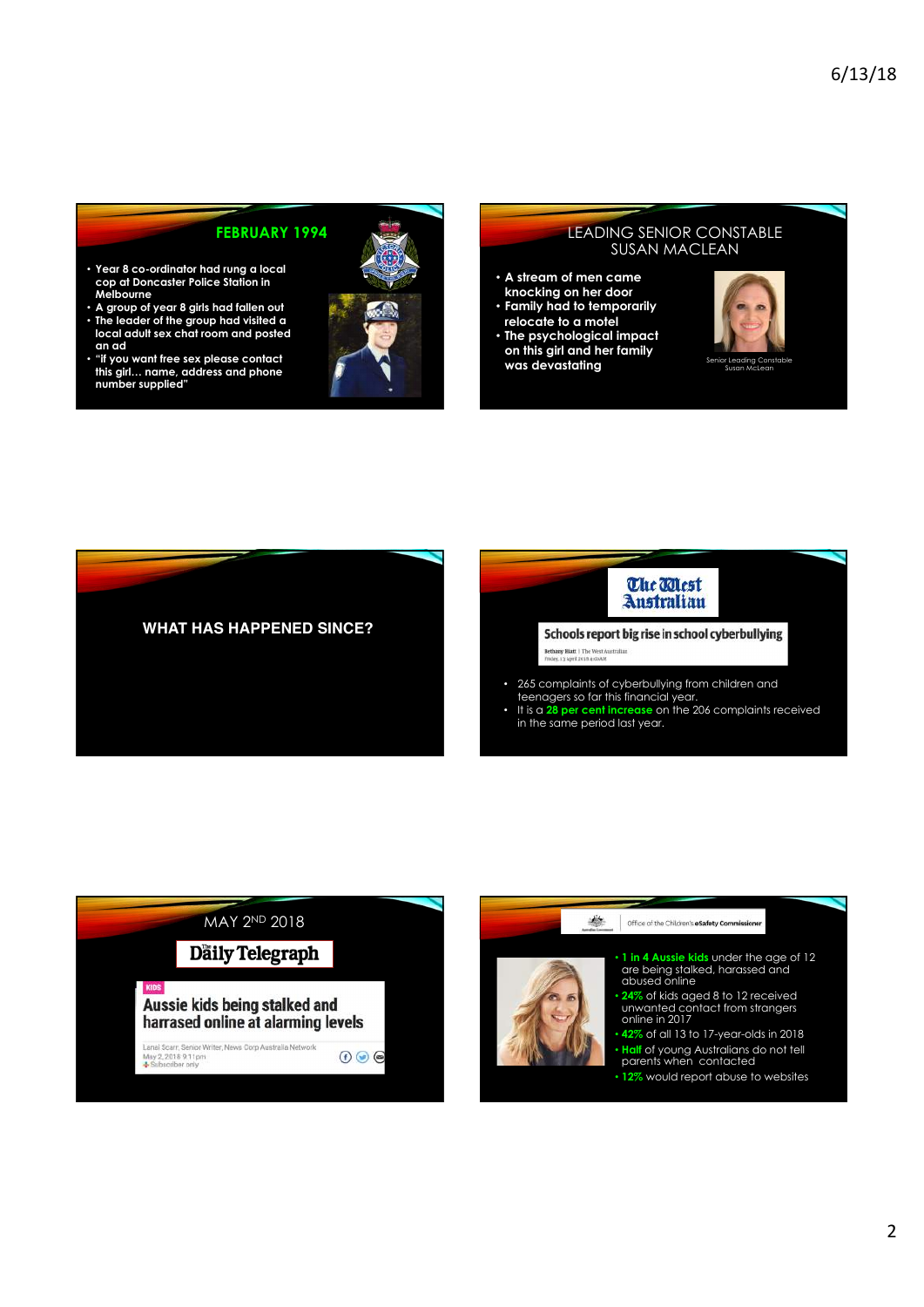









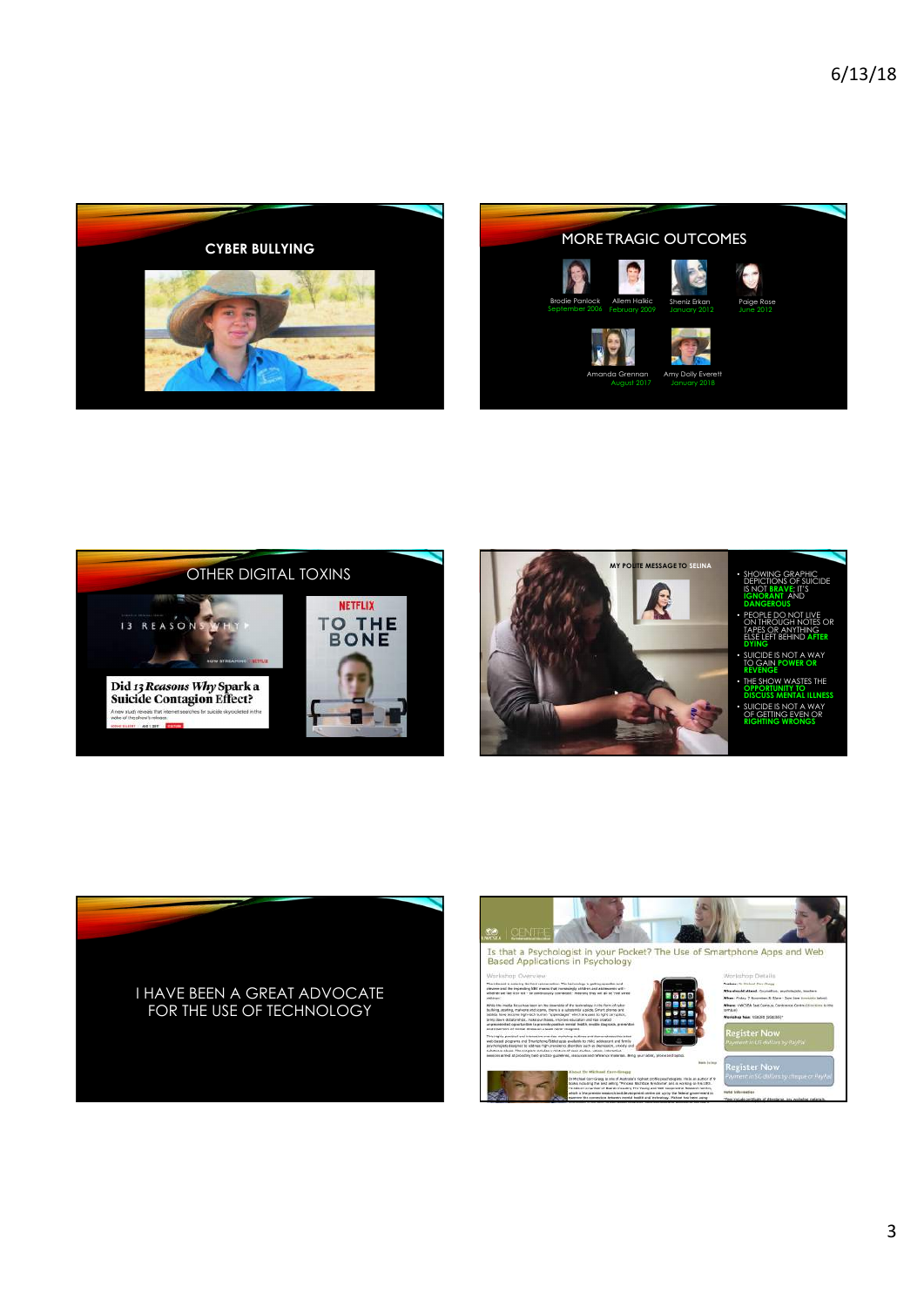

"We use it to teach geography, mapping and location and<br>things that affect us globally, like sustainability

Ms Martin said her students d been divided into teams sponsible for issues including ansport, energy and farming and spent up to five hours a week building communities in the digital worlds. "The kids<br>are able to explore concepts they couldn't otherwise ex-<br>plore in real life," she said.



# GENERAL CONSENSUS



- 1 in 7 **primary** school boys have a mild to moderate anxiety and depression
- 1 in 4 **secondary** school boys have a mild to moderate anxiety and depression

| <b>Aental Illness Is Still On The Rise In Australian Youth, Study</b><br>Shows                      | Self-harm among teenage girls up 68%<br>in three years, shows research                          |                                        |
|-----------------------------------------------------------------------------------------------------|-------------------------------------------------------------------------------------------------|----------------------------------------|
| <b>Self-harm alarm</b>                                                                              | Suicide rates for young Australians highest in 10<br>years, researchers call for new prevention | Year 12s<br>suicidal<br>over uni       |
| More teenage girls are self harming than<br>ever before - here's why<br><b>Kids' anxiety rising</b> | One in 10 Australian teens self<br>harming, AIFS research shows                                 | Quarter of teen girls self-harm; study |
|                                                                                                     | Self-harm rises sharply among tween and young teen girls, study shows                           |                                        |





**CONCLUSION:** TEACHING STAFF ARE CARING FOR ARGUABLY THE MOST VULNERABLE GENERATION OF YOUNG PEOPLE IN THE HISTORY OF AUSTRALIA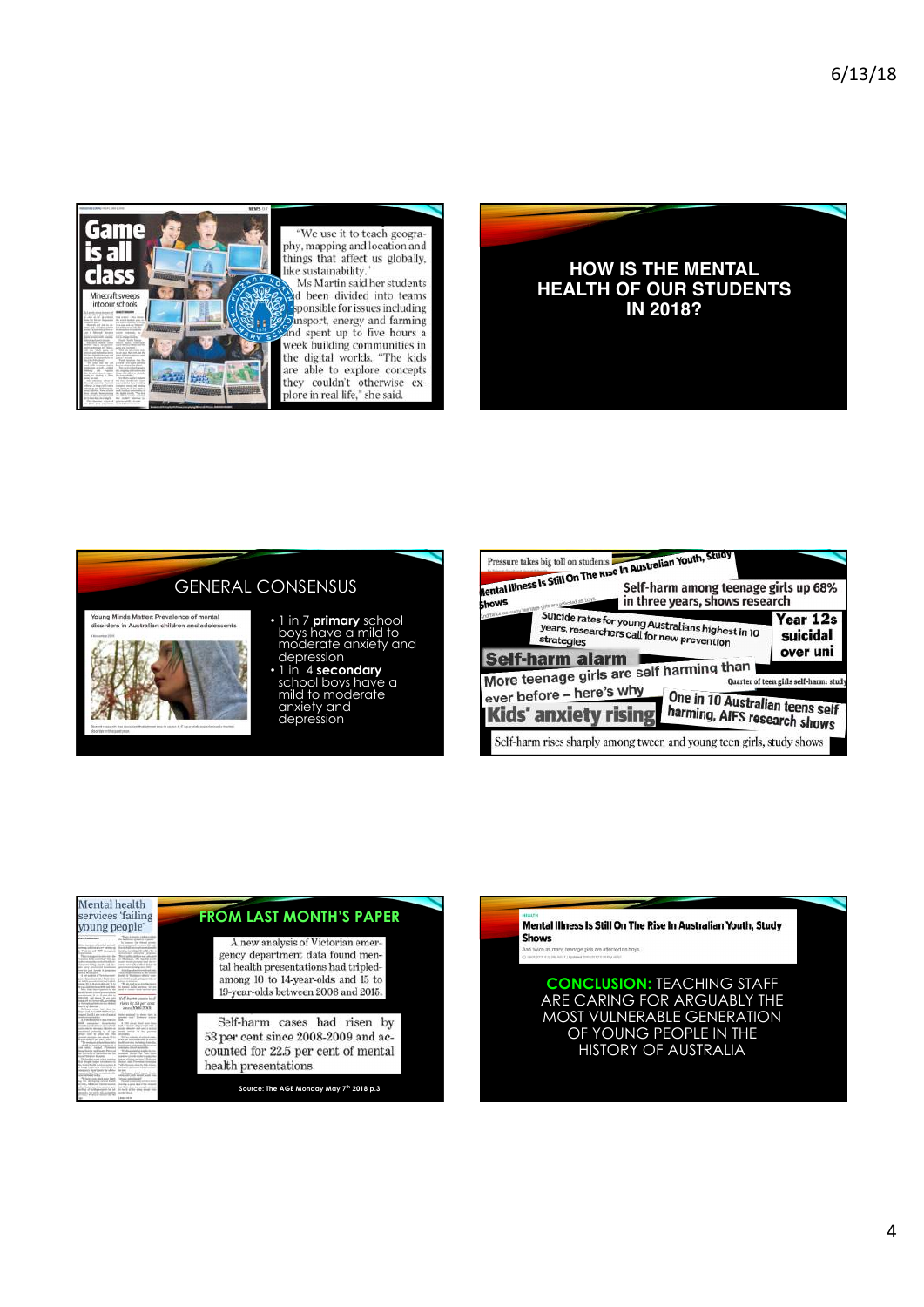







• learning to work with technology is essential, phones can be a distraction from lessons and a platform for bullying



 $0\,0\,0$ **BTA:TH Didy** KIDS are using phones at school to photograph cla

change rooms, watch pornography and send suicide taunts ister Simon/Rimsingham yestenlay called on



#### WHY TECHNOLOGY MATTERS TO OUR STUDENTS?

- •Their real world is both off and online
- •It is how they communicate
- •They have never known a world without computers
- •It provides them with flexibility and confidentiality
- Removes geographical, attitudinal & financial barriers
- Can enhance learning eg: Fitzroy Primary School